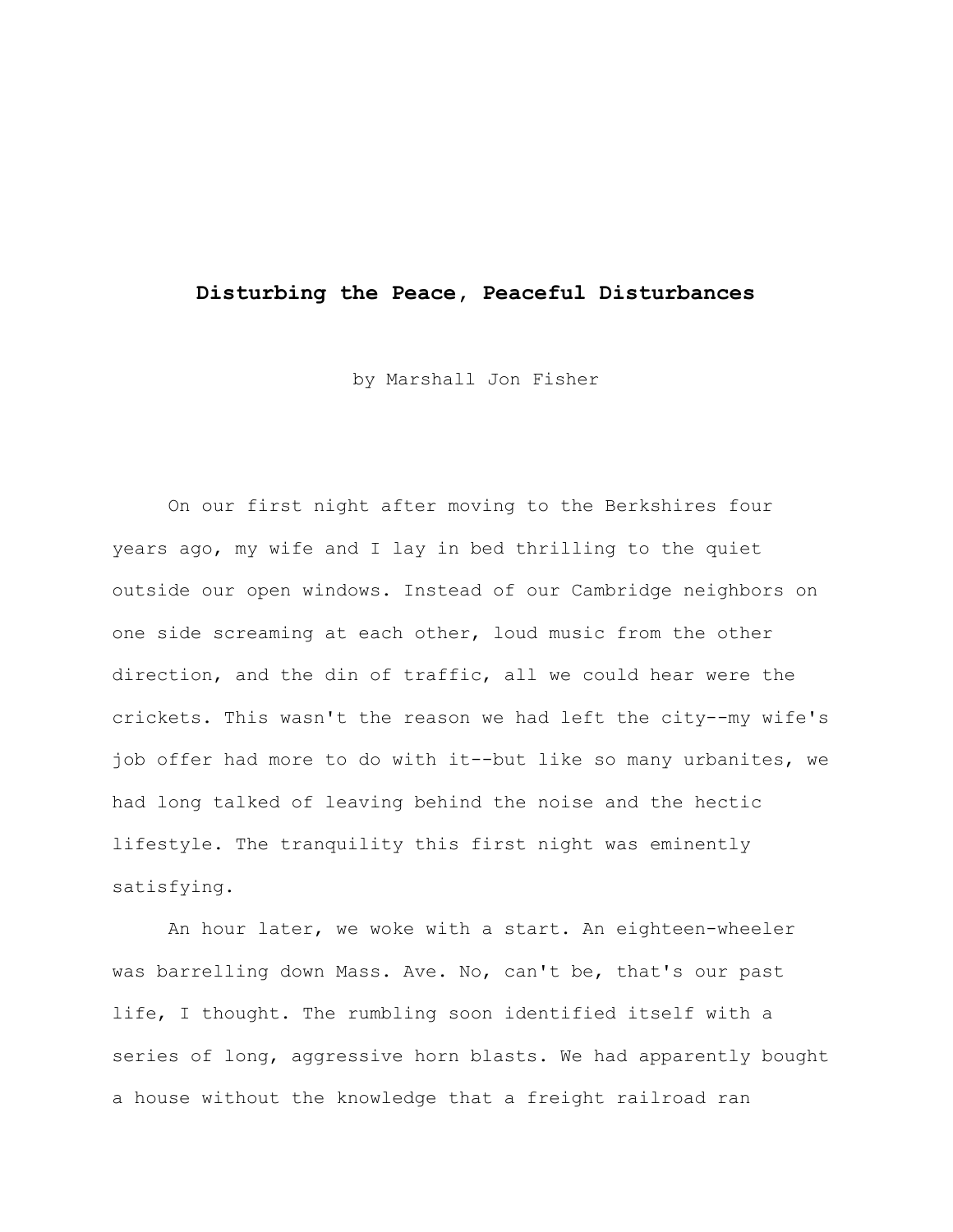through the neighborhood. All night long. Five times that night I woke in a rage at the engineer who felt that the earthshaking roar of his engine was not enough to scare away the odd deer or fox who might be loitering on the tracks in the middle of the night. He also had to lean on the horn for twenty seconds at a time.

The tracks turned out to be over a mile from our house, but that provided little solace each time I was jolted from a deep sleep. When I complained to old friends, they sighed, "Ah, I love the sound of a train passing by late at night." New neighbors just shrugged: "You get used to it." Was I the only person driven to murderous fantasies by the sound of a train whistle?

But my neighbors were right. After a couple weeks, my subconscious learned to ignore the regular disturbances to the peace. The train never wakes me anymore. And when I hear it roll by, if I'm lying awake in the middle of the night, I sometimes even smile wistfully.

Jet engines are another matter. Again, air traffic wasn't the reason we moved, but it made the decision easier. Our old Cambridge neighborhood had been victimized a year earlier by a drastic alteration in the takeoff patterns at Logan Airport. For years, I noticed when flying out of Boston that the plane would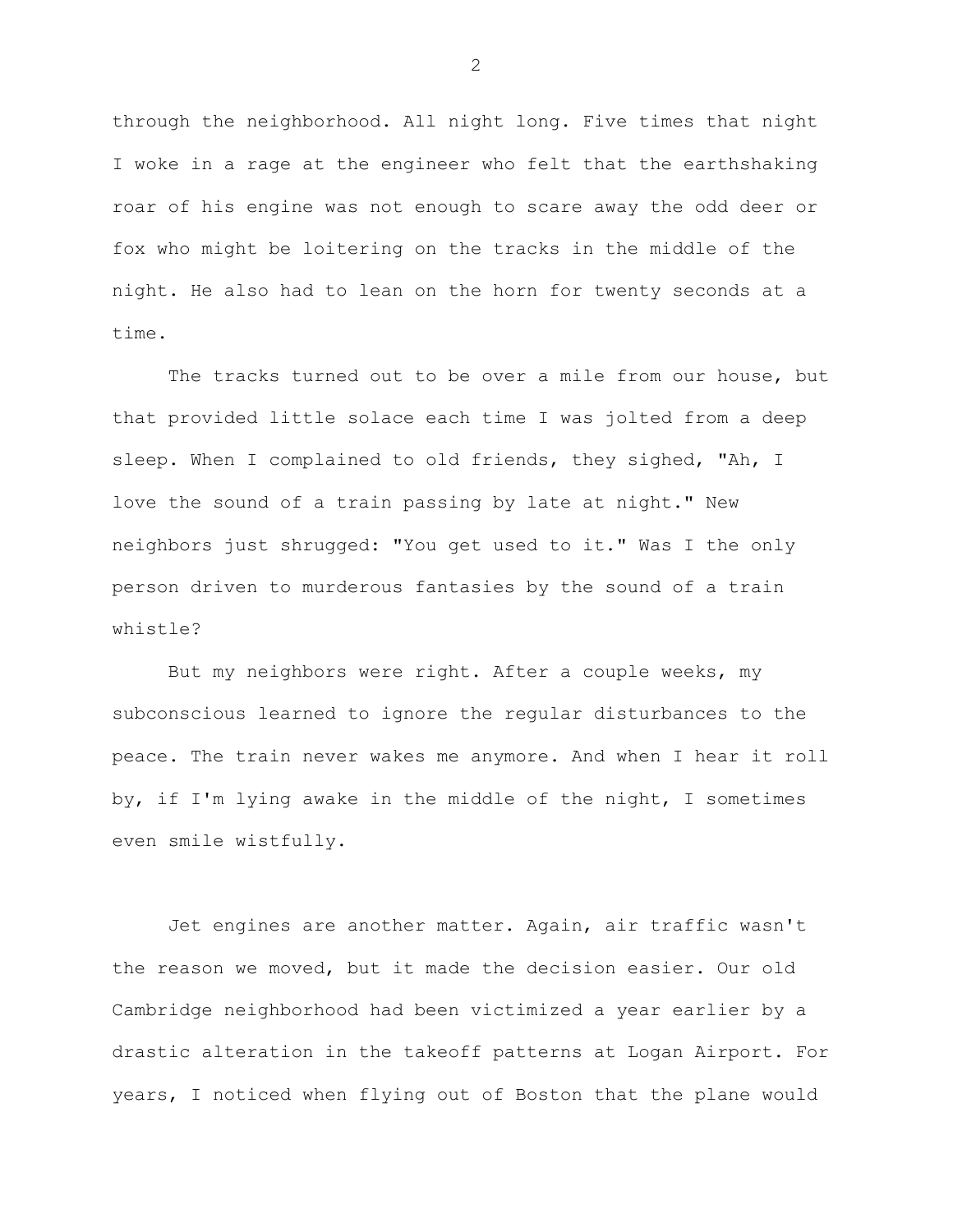take off over the ocean and then, on domestic flights, turn around and head inland. From my backyard I'd see jets on their ascending trajectories, but buffered by five or ten thousand feet of altitude. Then, one morning in the summer of 1998, I woke at six to the thunder of a jetliner taking off right over our house. From that day on, jets roared over our neighborhood on their way westward, clearing our homes and trees by only a few thousand feet. Clearly some regulation, hard won years before by the greater-Boston communities, had expired.

When I ran into neighbors, I tried in vain to rally some sort of communal indignation. Most people seemed completely unaware of the sonic cataclysm in our environment. Others replied, "Oh yeah, now that you mention it, I have noticed a lot of low-flying jets lately." But they hardly seemed ready to petition the mayor, or else abandon their homes, as I was. (I encountered similar obliviousness to the screeching of city-bus brakes, a ubiquitous source of noise pollution in greater Boston which is gradually depriving the population of the upper frequency range of their hearing.)

In fact, I was probably not alone. A government study found that 12 to 15 percent of an average airport's local population are highly annoyed by aircraft noise. Other recent research has shown, not surprisingly, that noise pollution causes stress. A loud environment seems to put the human body into a state of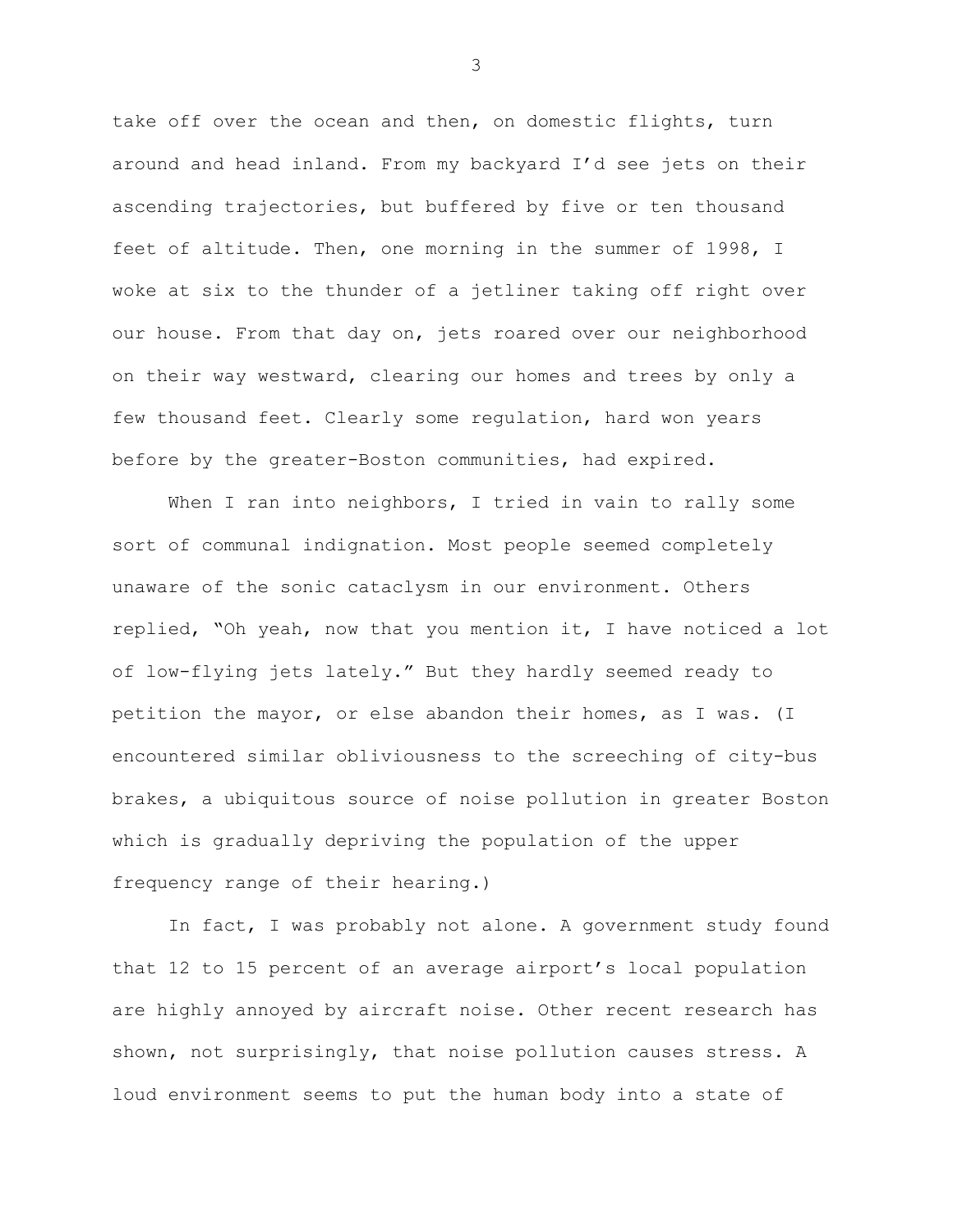alert: adrenaline and other hormones are released into the bloodstream, blood pressure rises, muscles become tense, and heart and breathing rates increase. People who live in noisy environments at work and at home suffer higher rates of heart attacks, circulatory problems, high blood pressure, and other heart-related problems. Some scientists even think that the body's automatic responses to noise can also lead to what they call "diseases of adaptation": ulcers, asthma, high blood pressure, headaches, and colitis.

Even if you're able to sleep through the offending noise, your body apparently still reacts to it and goes into emergency mode. Two German scientists showed that nocturnal traffic noise, even when it didn't preclude sleep, shortened the amount of the important, dream-filled, REM sleep, and encouraged psychosomatic illnesses and cardio-circulatory problems.

The average noise level in metropolitan areas can be a thousand times more intense than in the country. Luckily, the human brain perceives that as only an eightfold difference, and much noise can be gotten used to, like my rural railroad. (Although the research cited above indicates that even while I sleep my autonomic nervous system might still be humming the freight-train blues.) The jet engines, however, never managed to assimilate at all with my sleeping unconscious; A 737 at close range is a blast of a different order of magnitude. So I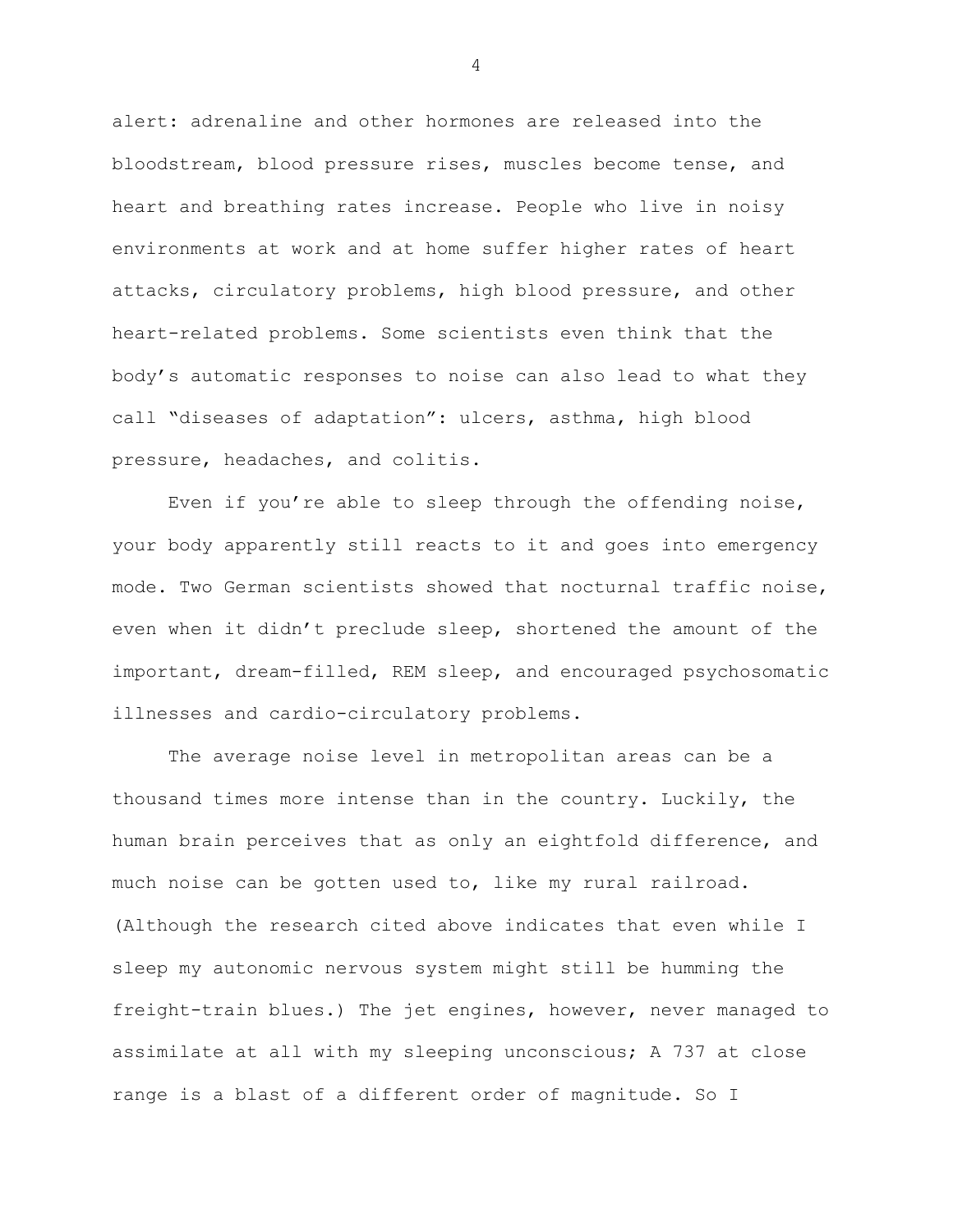welcomed the chance to move to the western edge of the state. Here, the only presence of jetliners is at the muffling distance of tens of thousands of feet. I can point out stratospheric white contrails to my boys even while enjoying the squawking of low-flying geese on their way to nearby lakes.

There is audible human air traffic here, too, but it's the pleasant drone of single-engine prop planes approaching and departing the nearby private airport. The sight and sound of these small craft bring to my mind the spirit of Beryl Markham, or Antoine Saint Exupery, and inspired me to follow a longstanding inclination. Now that lone pilot soaring low over the hills is sometimes me.

A few days before our second Berkshire Halloween, we took our son out for a drive to find a pumpkin stand. As I was putting my money in the cash box, I was arrested by the sound of an enormous tractor apparently about to run us under. The tractor was nowhere to be seen, but then our eyes shot skyward as a large shape appeared from behind the roof of the barn. It was a Piper Supercub at about a hundred feet: I hadn't realized that our pumpkin search had touched down at a farmstand just behind the edge of the airfield.

We smiled and waved, thrilled to find ourselves under the takeoff route. The plane roared by, grew smaller and quieter,